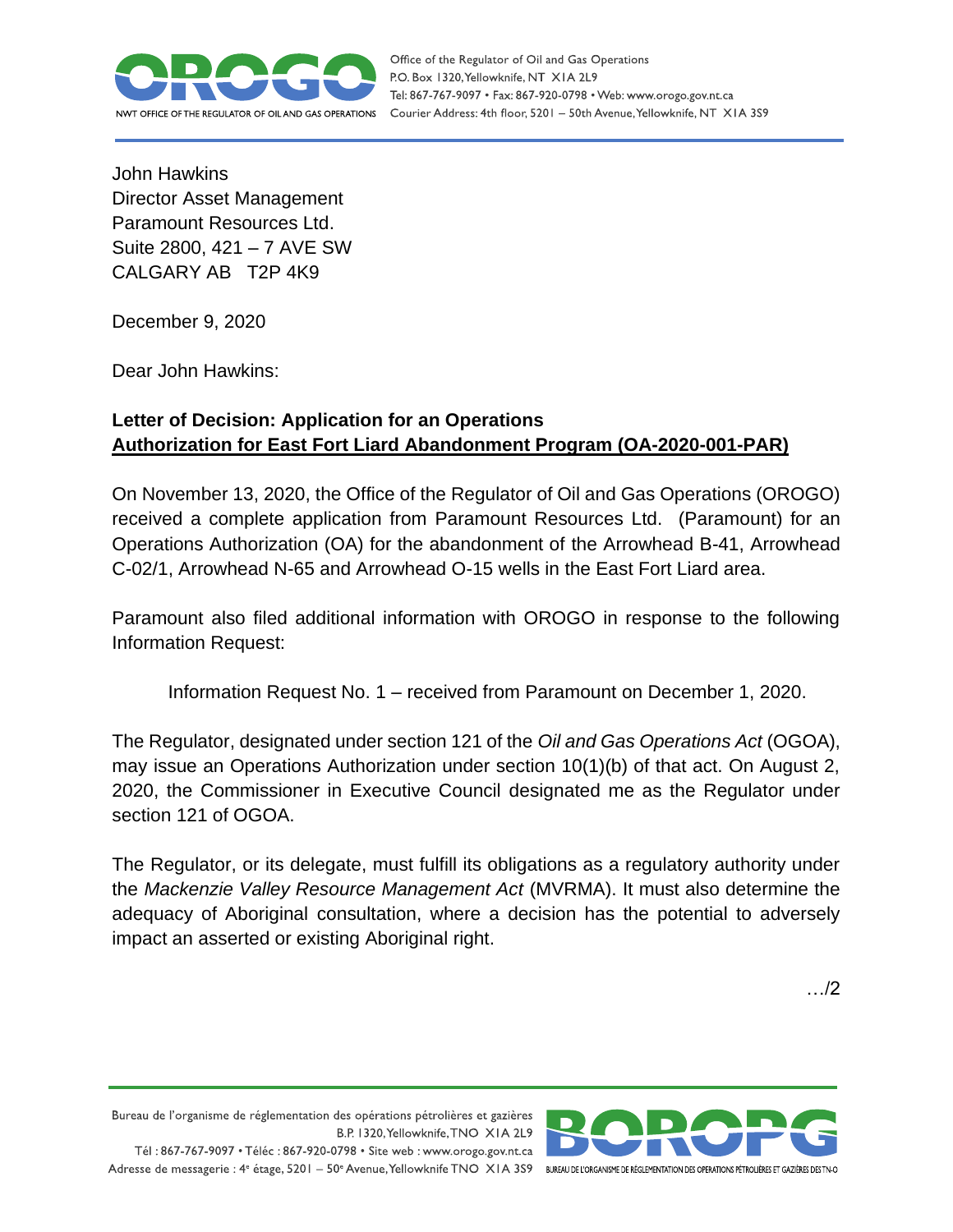I make the following findings with respect to Paramount's application for an Operations Authorization:

- 1. Paramount's application and supplemental information submissions satisfy the application requirements of OGOA and the *Oil and Gas Drilling and Production Regulations* in relation to the proposed activities. I am persuaded that Paramount intends to conduct the proposed activities in a manner consistent with the purposes set out in OGOA.
- 2. Preliminary Screening The activities proposed under OA-2020-001-PAR were previously subject to preliminary screening by the Mackenzie Valley Land and Water Board under Land Use Permit MV2013A0013 and Water Licence MV2013L1-0003. The proposed activities have not since been modified. Therefore, I determined that Paramount's OA application (OA-2020-001-PAR) is exempt from preliminary screening as per Schedule 1, Paragraph 2.1 of the Exemption List Regulations. OROGO has advised the MVEIRB of this determination.
- 3. Land Use Plan Conformity The proposed activities take place near the community of Fort Liard in the Dehcho region of the NWT. They do not fall within the boundaries of a Land Use Plan approved under the MVRMA. Therefore, there is no requirement to assess land use plan conformity under the MVRMA.
- 4. Indigenous and community consultation Paramount has conducted consultation and engagement activities with the Hamlet of Fort Liard and the Acho Dene Koe First Nation. The proposed activities are intended to reduce impact on existing or asserted Aboriginal rights by abandoning the Arrowhead B-41, Arrowhead C-02/1, Arrowhead N-65 and Arrowhead O-15 wells. Taking into account the nature and scale of the activity and the concerns raised, consultation undertaken by Paramount on the activities proposed under OA-2020-001-PAR is adequate.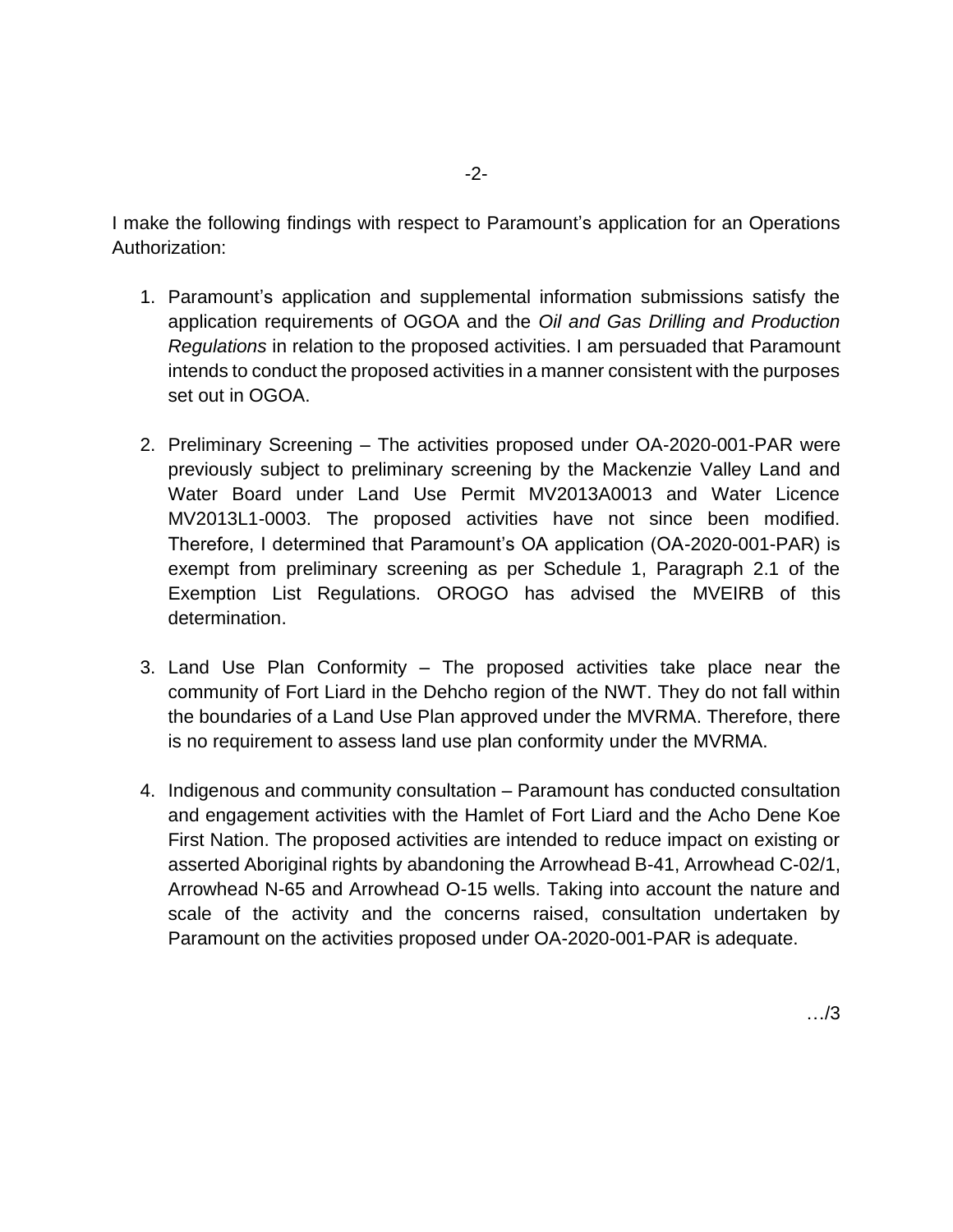- 5. Proof of Financial Responsibility Paramount has provided satisfactory proof of financial responsibility in accordance with sections 13 and 64(1) of OGOA. This proof of financial responsibility must remain in force for the duration of the activity.
- 6. Safety I have consulted with the Chief Safety Officer, in accordance with section 12 of OGOA, and am satisfied with the safety of the proposed activities.

Paramount's application is approved, subject to the terms contained in the attached Operations Authorization.

Paramount must post a copy of the attached Operations Authorization in a clearly visible location at the work site.

Sincerely,

Pauline de Jong Regulator

Encl. Operations Authorization OA-2020-001-PAR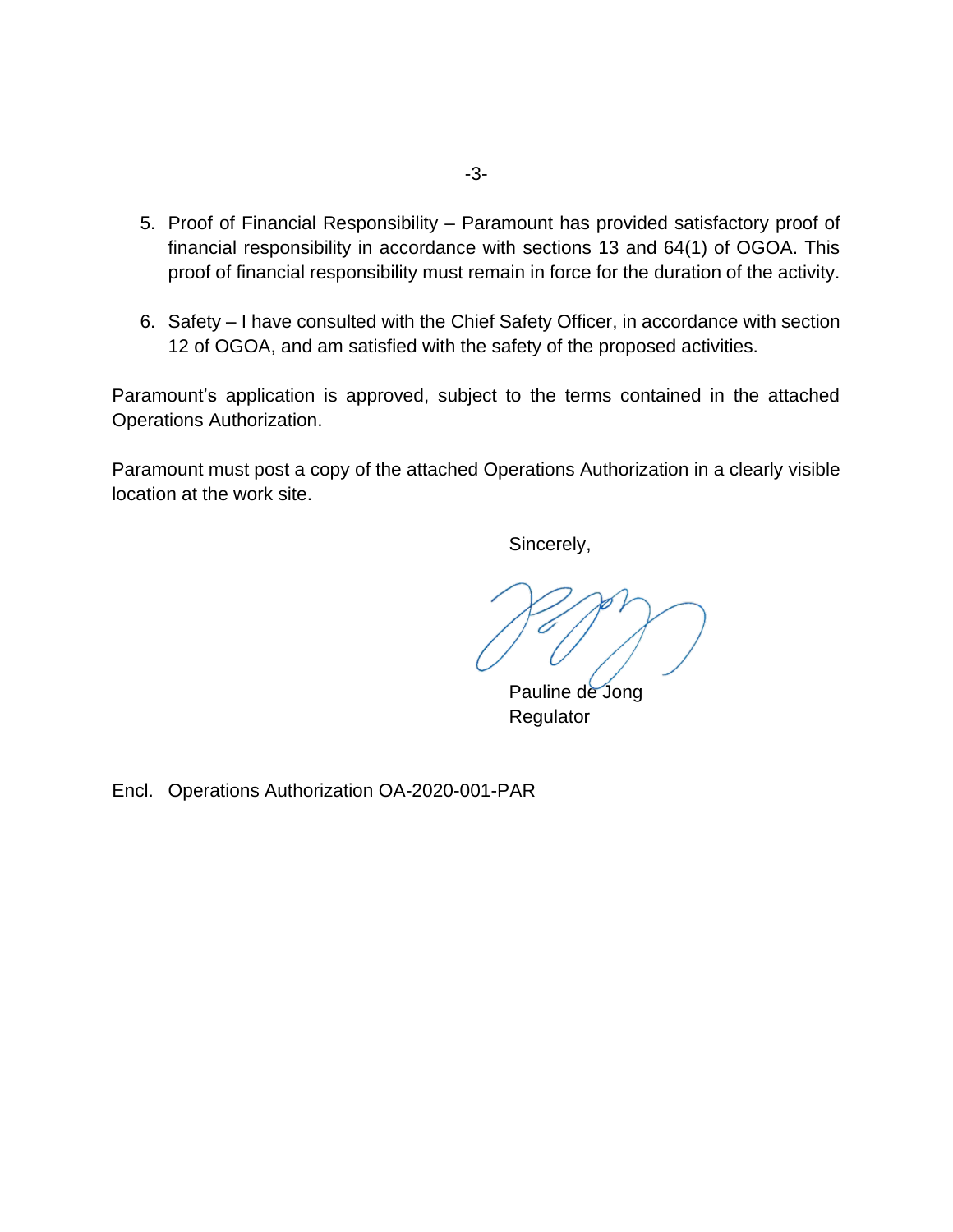

## **OPERATIONS AUTHORIZATION**

Subject to the terms listed below, authorization is granted under Section 10 of the *Oil and Gas Operations Act* and Part 2 of the *Oil and Gas Drilling and Production Regulations* to

| Company Name                             | Company Operating Licence # |
|------------------------------------------|-----------------------------|
| Paramount Resources Ltd.                 | NWT-OL-2014-014             |
| Responsible Officer and Title            |                             |
| John Hawkins, Director, Asset Management |                             |

to proceed with the works and activities described in its November 13, 2020 application for

| Scope of Work                                                                                                                                                                                                                                    | Settlement Area or Region |
|--------------------------------------------------------------------------------------------------------------------------------------------------------------------------------------------------------------------------------------------------|---------------------------|
| Maintenance, monitoring, inspection and abandonment of the<br>Arrowhead River B-41 (WID 1733), Arrowhead River N-65 (WID<br>1833), West Arrowhead C-02 (WID 1857) and SW Arrowhead River<br>O-15 (WID 1834) wells in the East Fort Liard Region. | Dehcho                    |

This authorization may be varied by the Regulator or its delegate under Section 10 of the *Oil and Gas Operations Act*.

This authorization expires on November 30, 2024.

Dated at Yellowknife, Northwest Territories on December 9, 2020.

| Name of Regulator / Delegate | Signature of Regulator / Delegate |
|------------------------------|-----------------------------------|
|                              |                                   |
| Ms. Pauline de Jong          |                                   |
| Title                        |                                   |
|                              |                                   |
| Regulator                    |                                   |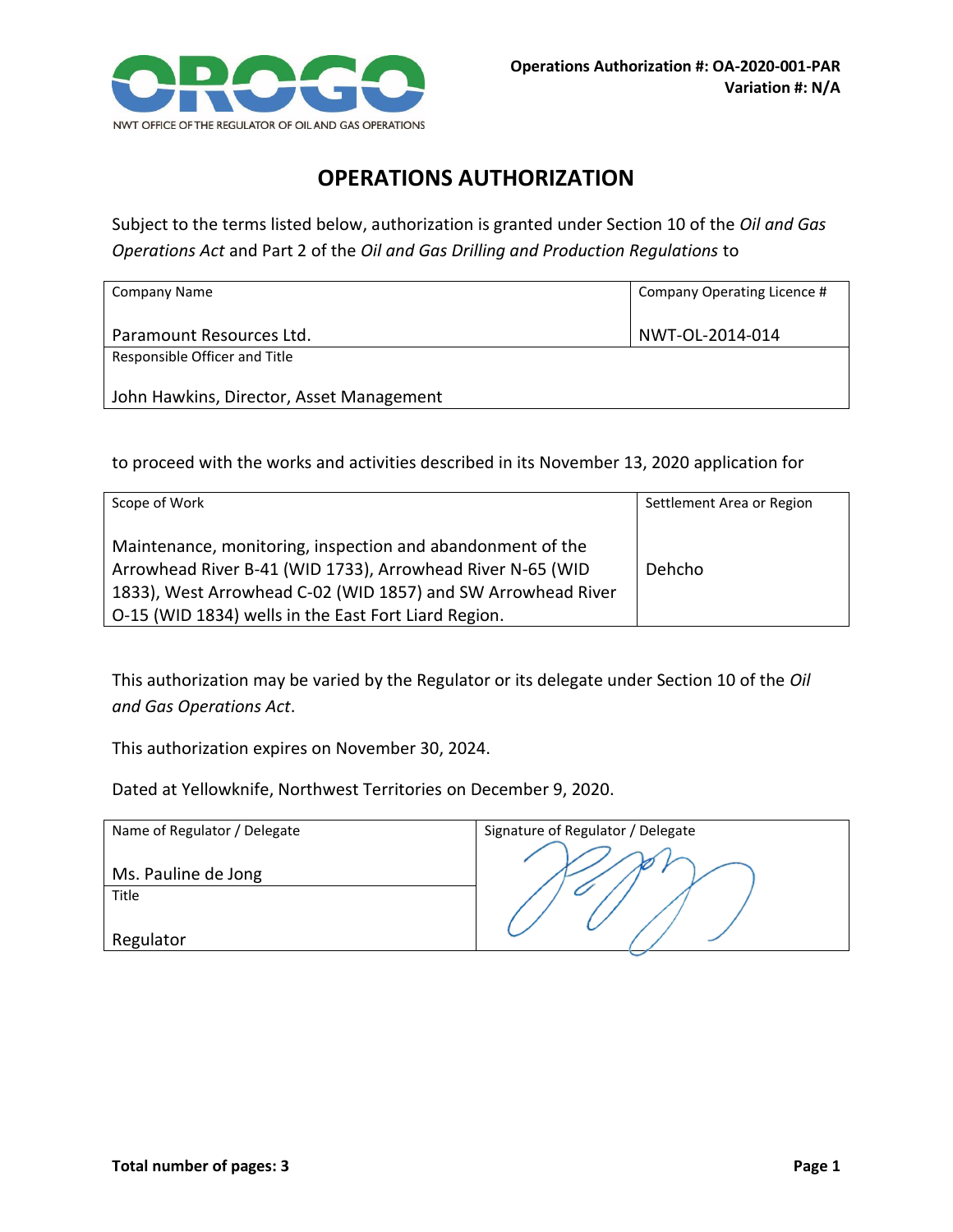## **ADDITIONAL TERMS**

- 1. Paramount Resources Ltd. shall cause the approved work and activities to be conducted in accordance with the requirements of the *Oil and Gas Operations Act* and the *Oil and Gas Drilling and Production Regulations*, as well as any other acts or legislation as may apply.
- 2. Paramount Resources Ltd. shall cause the approved work and activities to be conducted in accordance with any guidelines and/or interpretation notes issued by the Regulator under section 18 of the *Oil and Gas Operations Act*.
- 3. Paramount Resources Ltd. shall cause the approved work and activities to be conducted in accordance with the specifications, standards and other information referred to in its application and subsequent submissions.
- 4. Paramount Resources Ltd. shall request approval from the Regulator prior to undertaking any change to or deviation from the authorized work or activities, including but not limited to key personnel, the safety plan, the environmental protection plan and contingency plans.
- 5. Paramount Resources Ltd. shall submit to OROGO an updated operator contact list for this program prior to any work or activity.
- 6. Paramount Resources Ltd. shall provide all staff and contractors for this program with its Emergency Response Plan and the OROGO 24-hour Incident Reporting phone number (867-445-8551) prior to commencing any work or activity.
- 7. Pursuant to section 67 of the *Oil and Gas Drilling and Production Regulations*, Paramount Resources Ltd is approved to conduct controlled venting and flaring as part of well kill operations. Venting is approved utilizing separator packages and/or flare stacks to a maximum daily flow rate of 1  $m^3$ /day for a maximum daily duration of 4.0 hours per day and flaring is approved utilizing separator packages and/or flare stacks to a maximum daily flow rate of 0.040 E3m3/day and maximum daily duration of 4.0 hours per day. Paramount Resources Ltd. shall include the volume and composition of any amount of flared and/or vented gas in its daily report to OROGO. Flaring and/or venting of any volume, daily volume rate and/or duration greater than the approved maximum daily flow shall be reported to OROGO as an incident under section 75 of the *Oil and Gas Drilling and Production Regulations*.